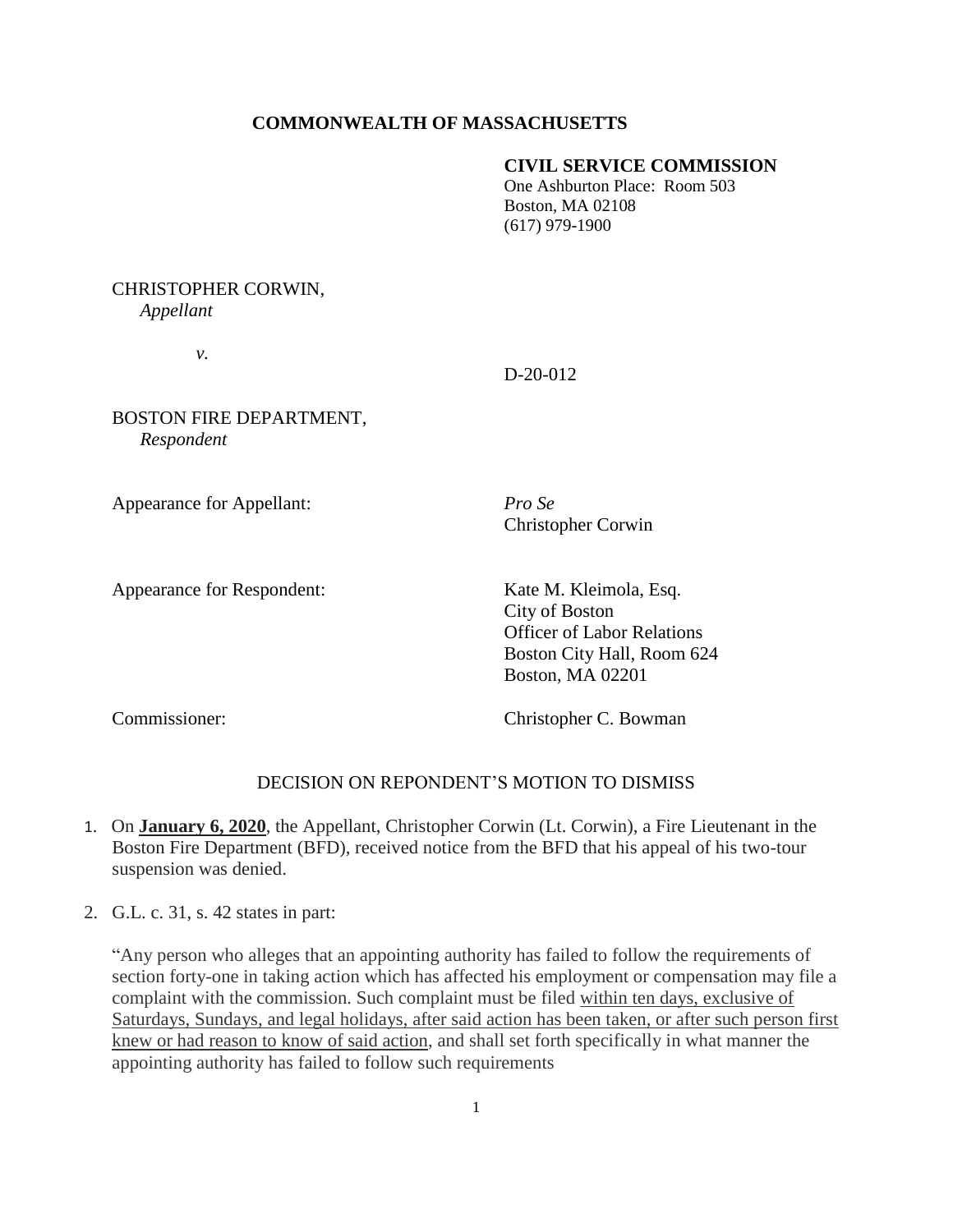# 3. G.L. c. 31, s. 43 states in part:

"If a person aggrieved by a decision of an appointing authority made pursuant to section fortyone shall, within ten days after receiving written notice of such decision, appeal in writing to the commission, he shall be given a hearing before a member of the commission or some disinterested person designated by the chairman of the commission.'

- 4. Since 2003, the Commission has required a \$50.00 filing fee for disciplinary appeals. (812 CMR 4.00; [http://www.mass.gov/anf/hearings-and-appeals/oversight-agencies/csc/appeal-filing](http://www.mass.gov/anf/hearings-and-appeals/oversight-agencies/csc/appeal-filing-fees.html)[fees.html\)](http://www.mass.gov/anf/hearings-and-appeals/oversight-agencies/csc/appeal-filing-fees.html). On August 17, 2006, the Commission issued a "Clarification of Commission Policies", stating that appeals received without a filing fee would be returned to the Appellant or the attorney who submitted it. [\(http://www.mass.gov/anf/hearings-and-appeals/civil-service](http://www.mass.gov/anf/hearings-and-appeals/civil-service-appeals-process/filing-your-appeal/clarification-of-commission-policies.html)[appeals-process/filing-your-appeal/clarification-of-commission-policies.html\)](http://www.mass.gov/anf/hearings-and-appeals/civil-service-appeals-process/filing-your-appeal/clarification-of-commission-policies.html). See also [Flynn v.](http://www.mass.gov/anf/docs/csc/decisions/other/flynn-michael-050610.pdf)  [Attleboro,](http://www.mass.gov/anf/docs/csc/decisions/other/flynn-michael-050610.pdf) 23 MCSR 279 (2010) and [McKeon v. City of Quincy,](http://www.mass.gov/anf/docs/csc/decisions/discipline/mckeon-william-072811.pdf) 24 MCSR 395 (2011). Further, the Commission's [appeal form](http://www.mass.gov/anf/docs/csc/forms/discipline-appeal.pdf) also explicitly states that a filing fee is required.
- 5. On January 17, 2020, the Commission received a letter from Lt. Corwin, seeking to file a Section 42 (procedural) appeal and a Section 43 (just cause) appeal with the Commission. No filing fee was included nor was there any phone number or email address provided.
- 6. That same day, on January 17, 2020, the Commission stamped the letter as being an incomplete appeal that required a filing fee and returned it to the Appellant via mail, the only contact information that was available to the Commission.
- 7. On January 23, 2020, the Commission received an appeal form with a \$50 filing fee from Lt. Corwin which was postmarked **January 22, 2020** – 11 business days after January 6, 2020.
- 8. On March 10, 2020, I held a pre-hearing conference at the offices of the Commission which was attended by Lt. Corwin and counsel for the BFD.
- 9. Consistent with an established briefing schedule, BFD filed a motion to dismiss and the Appellant filed a reply.

#### *Analysis / Conclusion*

 The BFD argues that, since the Appellant did not file an appeal with the required filing fee until January 22, 2020, one day outside the statutory filing deadline under both Section 42 and Section 43, his appeal should be dismissed.

 In his reply, the Appellant, for the first time, without any supporting evidence, suggests that the Commission returned his incomplete appeal form to the wrong address, preventing him from mailing the filing fee to the Commission in a timely manner. Even if this unsupported argument is true, it would not change the outcome here. There is ample notice, on the appeal form, and on the Commission's website, stating that the Commission will not consider an appeal to have been